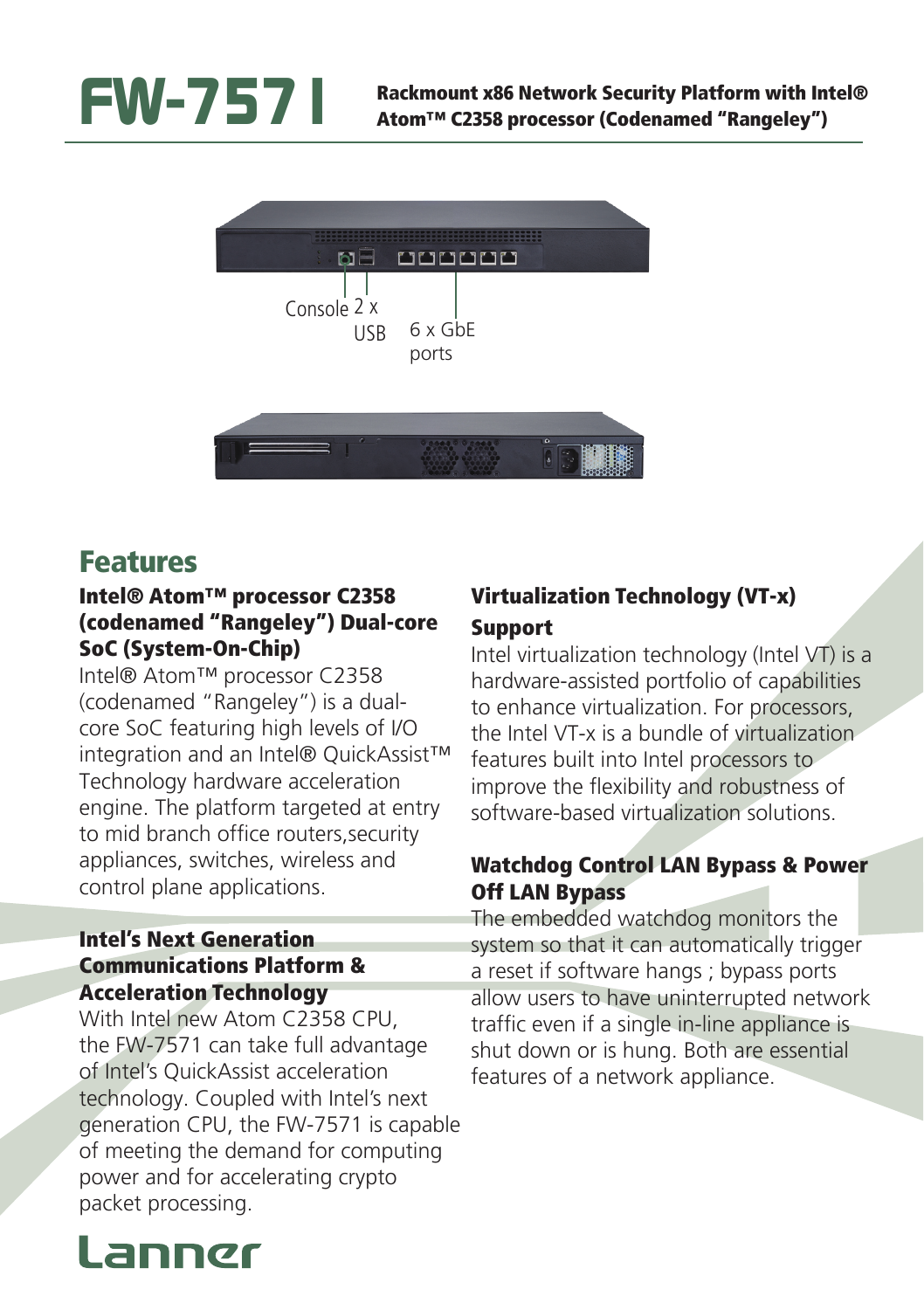#### ECC Memory Support

The FW-7571 supports Error-Correcting Code (ECC) memory technology, a server-grade memory technology that can identify and correct memory corruption automatically. With ECC, system performance is more secure and stable.

### Dimensions (W x H x D): 431 x 44 x 305 mm



| $\overline{\phantom{a}}$ |  |  |
|--------------------------|--|--|
|                          |  |  |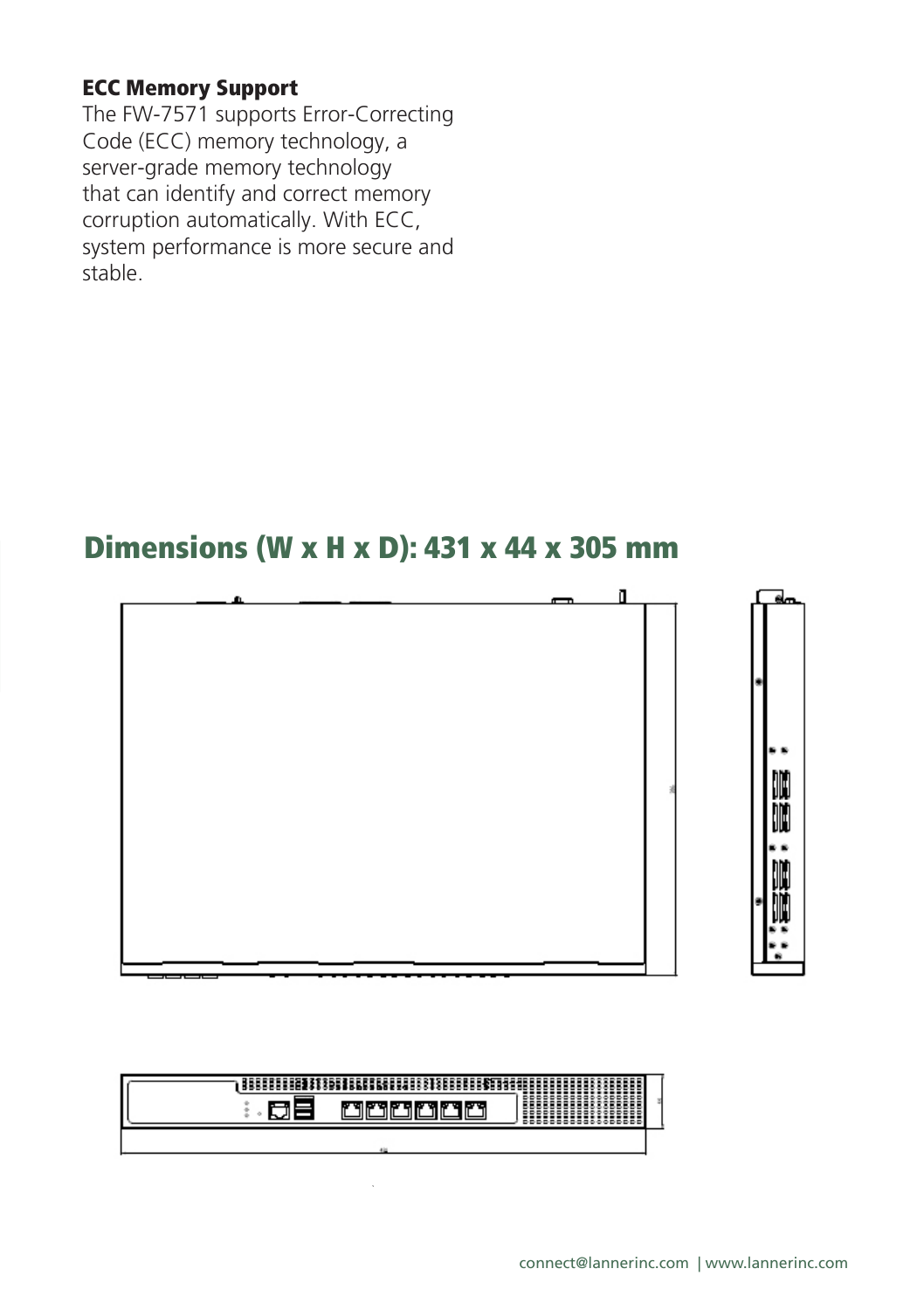# Specifications

| <b>Form Factor</b>              |                                                             | Rackmount                                                     |  |
|---------------------------------|-------------------------------------------------------------|---------------------------------------------------------------|--|
| Platform                        | Processor Options                                           | 2-core Intel® Atom™ processor C2358 (Codenamed<br>"Rangeley") |  |
|                                 | Chipset                                                     | N/A                                                           |  |
| <b>OS Support</b>               |                                                             | Linux Kernel 2.6 or above                                     |  |
| <b>BIOS</b>                     |                                                             | AMI BIOS 16Mb                                                 |  |
|                                 | Technology                                                  | DDR3 1333 MHz, ECC or non-ECC, 1.5V                           |  |
| <b>System Memory</b>            | Max. Capacity                                               | 8 GB                                                          |  |
|                                 | Socket                                                      | 1 x 240-pin DIMM                                              |  |
|                                 | <b>HDD Bays</b>                                             | 2 x 2.5" drive bays, Optional 3.5" drive bay                  |  |
| <b>Storage</b>                  | CF/SD                                                       | 1 x CF card Type II                                           |  |
|                                 | <b>Ethernet Ports</b>                                       | 4 or 6 x GbE RJ-45 onboard                                    |  |
|                                 | <b>Bypass</b>                                               | None or 2 pairs Gen.3                                         |  |
| Networking                      | Controllers                                                 | 2 x Intel i210AT, 1 x Marvell 88E1543                         |  |
|                                 | <b>Ethernet Modules</b>                                     | N/A                                                           |  |
|                                 | Management Port                                             | N/A                                                           |  |
|                                 | <b>Reset Button</b>                                         | Yes                                                           |  |
|                                 | Console                                                     | 1 x RJ45                                                      |  |
| I/O Interface                   | <b>USB</b>                                                  | 2 x USB 2.0                                                   |  |
|                                 | IPMI via OPMA slot                                          | N/A                                                           |  |
|                                 | <b>Display</b>                                              | N/A                                                           |  |
|                                 | PCle                                                        | Optional PCIe riser card is needed                            |  |
| <b>Expansion</b>                | PCI                                                         | N/A                                                           |  |
|                                 | Processor                                                   | <b>CPU</b> heatsink                                           |  |
| Cooling                         | System                                                      | 1x cooling Fan with smart fan control                         |  |
| <b>Environmental</b>            | Temperature, ambient operating<br>/ storage                 | $0 \sim 40^{\circ}$ C / -20~70° C                             |  |
| <b>Parameters</b>               | Humidity (RH), ambient operating<br>/ ambient non-operating | 5~90%, non-condensing / 5~95%, non-condensing                 |  |
|                                 | <b>LCD Module</b>                                           | N/A                                                           |  |
| <b>Miscellaneous</b>            | Watchdog                                                    | Yes                                                           |  |
|                                 | Internal RTC with Li Battery                                | Yes                                                           |  |
| Physical                        | Dimensions (WxHxD)                                          | 431 x 44 x 305 mm                                             |  |
| <b>Dimensions</b>               | Weight                                                      | 4 kg                                                          |  |
| <b>Power</b>                    | Type / Watts                                                | 100 W ATX Power Supply Units                                  |  |
|                                 | Input                                                       | 100~240 V @50~60 Hz                                           |  |
| <b>Approvals and Compliance</b> |                                                             | CE Class A, FCC Class A, UL, RoHS                             |  |